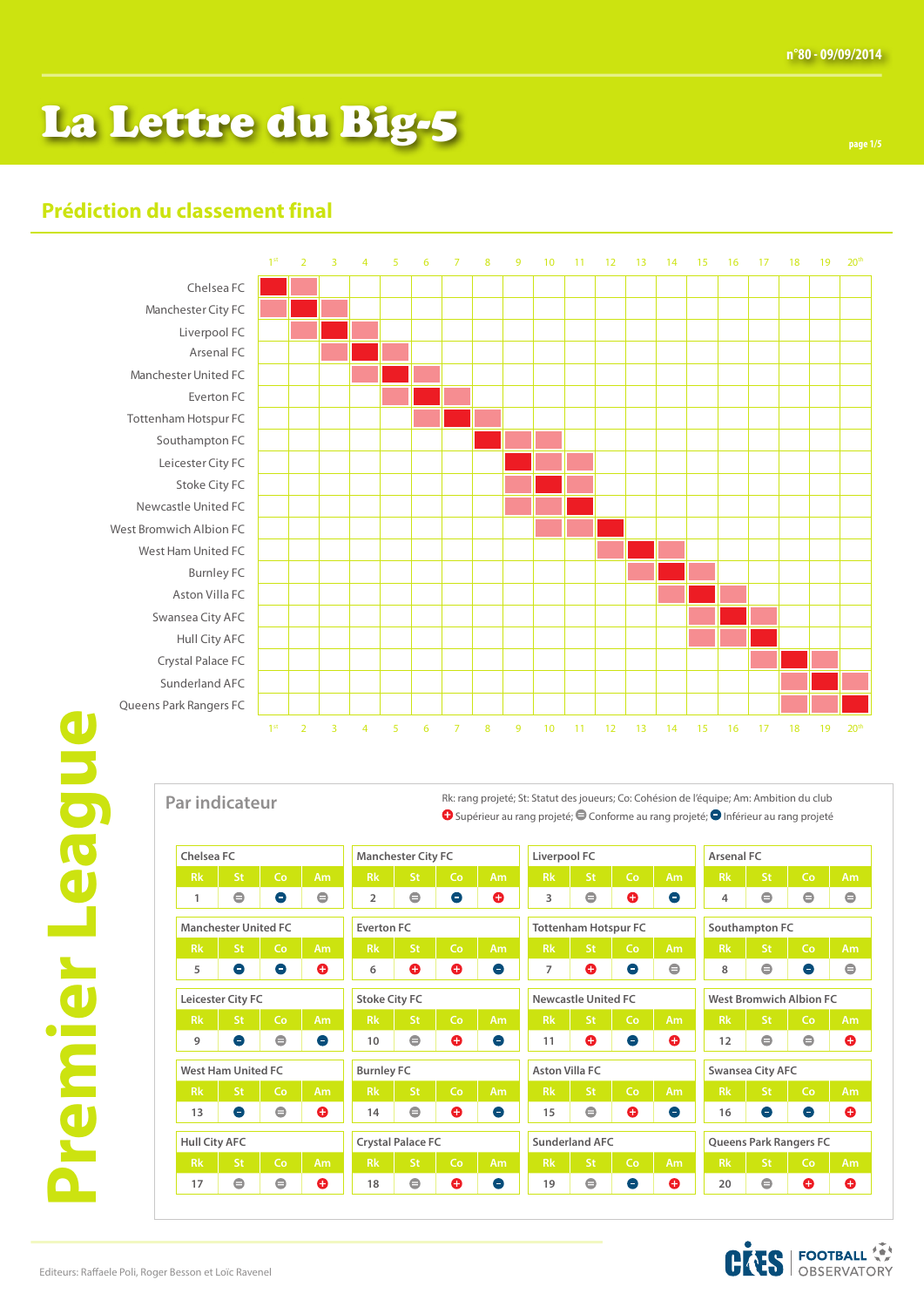### **Prédiction du classement final**



|                     | Par indicateur |           |           |                        |           |    |           | Rk: rang projeté; St: Statut des joueurs; Co: Cohésion de l'équipe; Am: Ambition du club<br>● Supérieur au rang projeté; ● Conforme au rang projeté; ● Inférieur au rang projeté |            |           |                |                             |           |           |                |
|---------------------|----------------|-----------|-----------|------------------------|-----------|----|-----------|----------------------------------------------------------------------------------------------------------------------------------------------------------------------------------|------------|-----------|----------------|-----------------------------|-----------|-----------|----------------|
| <b>FC</b> Barcelona |                |           |           | <b>Real Madrid CF</b>  |           |    |           | Club Atlético de Madrid                                                                                                                                                          |            |           |                | <b>Athletic Club Bilbao</b> |           |           |                |
| <b>Rk</b>           | <b>St</b>      | Co        | Am        | <b>Rk</b>              | <b>St</b> | Co | Am        | <b>Rk</b>                                                                                                                                                                        | St:        | Co        | Am             | <b>Rk</b>                   | St.       | Co        | A <sub>m</sub> |
| $\mathbf{1}$        | $\bullet$      | $\bullet$ | $\bullet$ | $\overline{2}$         | $\bullet$ | Θ  | €         | 3                                                                                                                                                                                | 0          | $\bullet$ | $\bullet$      | 4                           | $\bullet$ | O         | $\bullet$      |
| Valencia CF         |                |           |           | <b>Villarreal CF</b>   |           |    |           | Sevilla FC                                                                                                                                                                       |            |           |                | Real Sociedad de Fútbol     |           |           |                |
| <b>Rk</b>           | St             | Co        | Am        | <b>Rk</b>              | St        | Co | Am        | <b>Rk</b>                                                                                                                                                                        | <b>St</b>  | Co        | Am             | <b>Rk</b>                   | St.       | Co        | Am             |
| 5                   | $\bullet$      | $\bullet$ | €         | 6                      | €         | O  | $\bullet$ | 7                                                                                                                                                                                | O          | $\bullet$ | $\bigcirc$     | 8                           | €         | Ô         | $\bullet$      |
| RC Celta de Vigo    |                |           |           | Levante UD             |           |    |           | Málaga CF                                                                                                                                                                        |            |           |                | <b>RCD Espanyol</b>         |           |           |                |
| <b>Rk</b>           | St             | Co        | Am        | <b>Rk</b>              | St        | Co | Am        | <b>Rk</b>                                                                                                                                                                        | <b>St</b>  | Co        | A <sub>m</sub> | <b>Rk</b>                   | <b>St</b> | Co        | Am             |
| 9                   | $\bullet$      | €         | 0         | 10                     | $\bullet$ | €  | Θ         | 11                                                                                                                                                                               | $\bullet$  | $\bullet$ | Q              | 12                          | $\bullet$ | €         | $\bullet$      |
| Granada CF          |                |           |           | RC Deportivo La Coruña |           |    |           | Rayo Vallecano de Madrid                                                                                                                                                         |            |           |                | Getafe CF                   |           |           |                |
| <b>Rk</b>           | <b>St</b>      | Co        | Am        | <b>Rk</b>              | St        | Co | Am        | <b>Rk</b>                                                                                                                                                                        | St:        | Co        | Am             | <b>Rk</b>                   | St.       | Co        | Am             |
| 13                  | $\bullet$      | $\bullet$ | 0         | 14                     | Θ         | €  | $\bullet$ | 15                                                                                                                                                                               | $\bigcirc$ | $\bullet$ | €              | 16                          | Θ         | €         | $\bullet$      |
| Elche CF            |                |           |           | Córdoba CF             |           |    |           | <b>SD Eibar</b>                                                                                                                                                                  |            |           |                | <b>UD Almería</b>           |           |           |                |
| <b>Rk</b>           | St             | Co        | Am        | <b>Rk</b>              | St        | Co | Am        | <b>Rk</b>                                                                                                                                                                        | <b>St</b>  | Co        | Am             | <b>Rk</b>                   | <b>St</b> | Co        | Am             |
| 17                  | Θ              | Θ         | $\bullet$ | 18                     | $\bullet$ | Θ  | ⊕         | 19                                                                                                                                                                               | $\bullet$  | €         | $\bullet$      | 20                          | Θ         | $\bullet$ | $\bullet$      |



**Liga**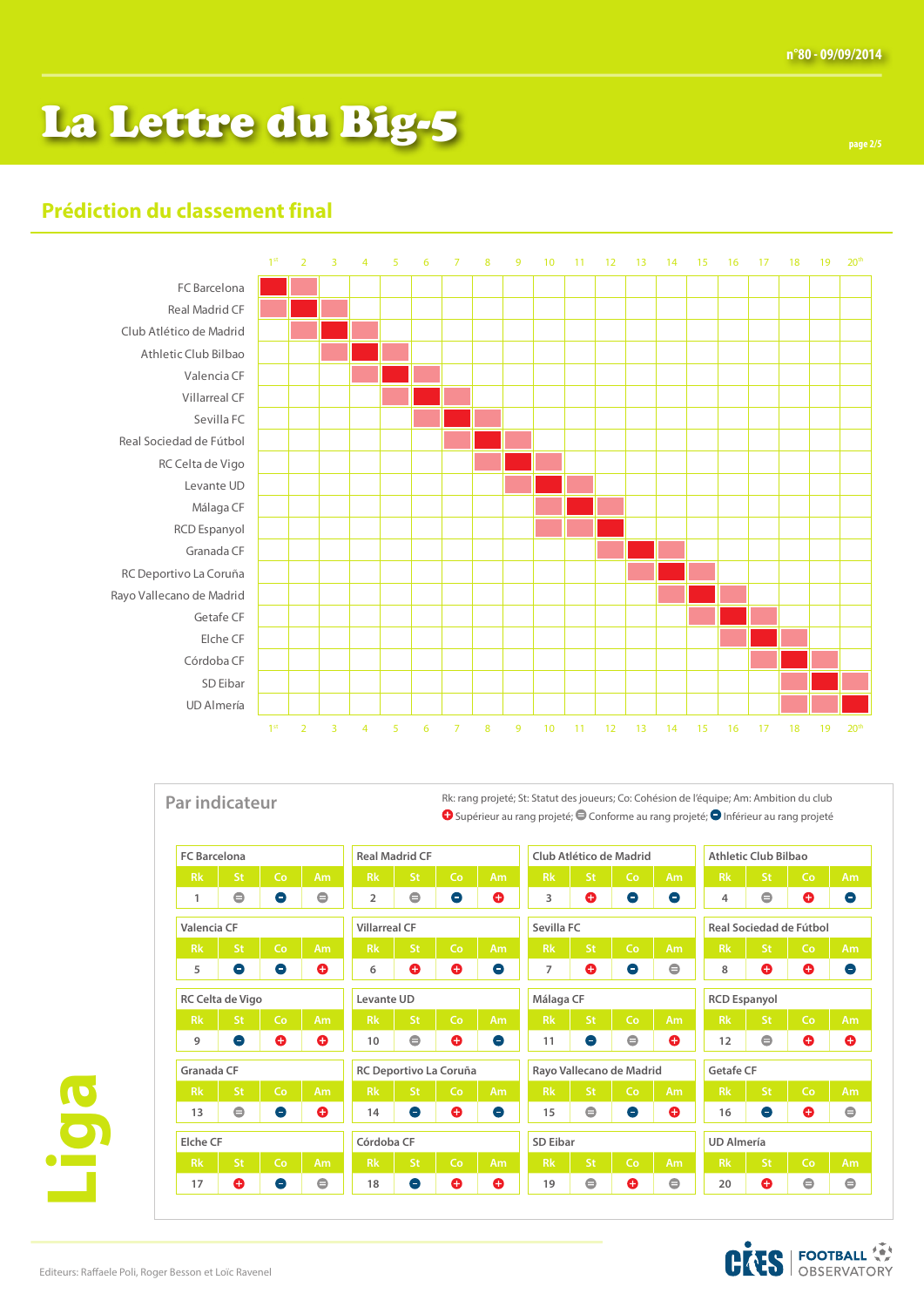#### **Prédiction du classement final**





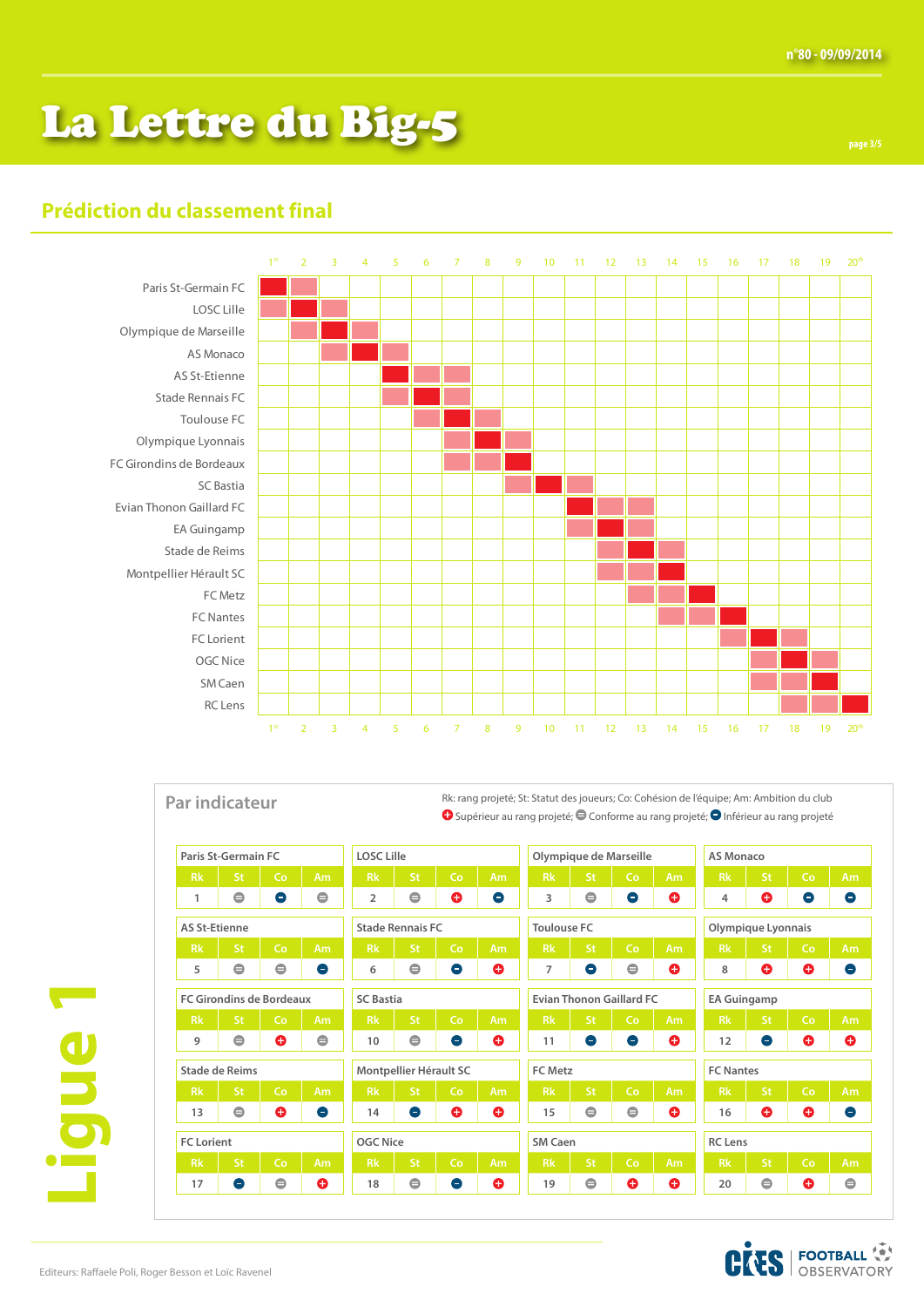## **Prédiction du classement final**



Rk: rang projeté; St: Statut des joueurs; Co: Cohésion de l'équipe; Am: Ambition du club **Par indicateur**  $\bullet$  Supérieur au rang projeté;  $\bullet$  Conforme au rang projeté;  $\bullet$  Inférieur au rang projeté **FC Bayern München Borussia Dortmund VfL Borussia Mönchengladbach Bayer 04 Leverkusen Rk St Co Am Rk St Co Am Rk St Co Am Rk St Co Am**  $\bullet$  $\bullet$  $\bullet$ **1 2 3 4 FC Schalke 04 TSG 1899 Hoffenheim VfL Wolfsburg Hertha BSC Berlin Rk St Co Am Rk St Co Am Rk St Co Am Rk St Co Am**  $\bigoplus$  $\bullet$  $\bullet$ **5 6 7 8 1. FSV Mainz 05 1. FC Köln Hannover 96 FC Augsburg Rk St Co Am Rk St Co Am Rk St Co Am Rk St Co Am**  $\bullet$  $\qquad \qquad \blacksquare$  $\bullet$ **9 10 11 12 VfB Stuttgart SV SV Werder Bremen Hamburger SV SC Freiburg Rk St Co Am Rk St Co Am Rk St Co Am Rk St Co Am** Ò  $\bullet$  $\bullet$ **13 14 14 14 14 15 16 16 16 11 16 Eintracht Frankfurt SC Paderborn 07 Rk St Co Am Rk St Co Am**

Ó

 $\bigcirc$ 

 $\bullet$ 



**17 e e e d** 18

**Bundesliga**

**Bundesliga**